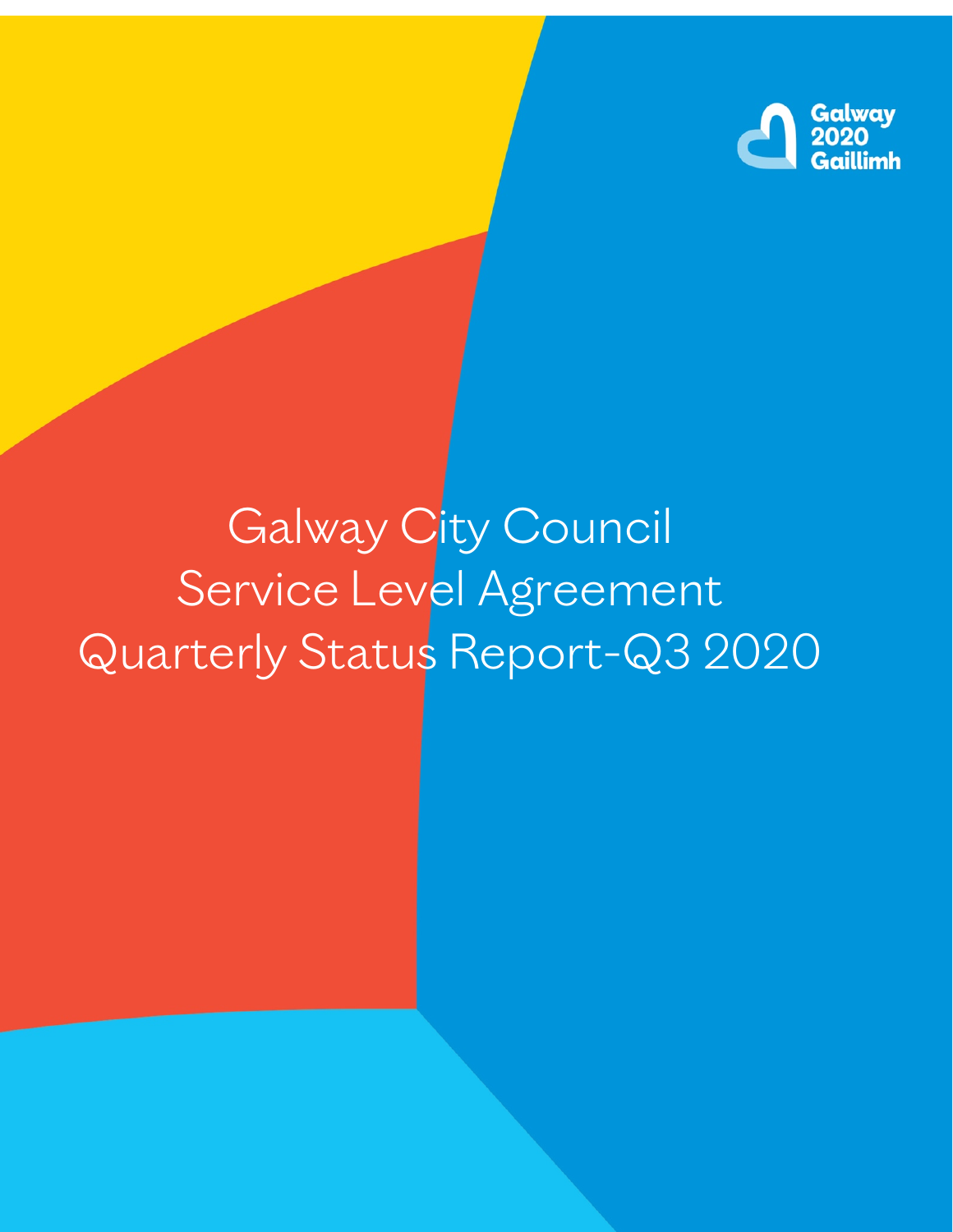

#### **Quarterly Status Report**

#### **Service Level Agreement**

#### **Between**

#### **Galway City Council**

 **and**

#### **Galway Cultural Development and Activity Company Limited by Guarantee**

#### **T/A Galway 2020**

#### **Introduction**

Galway 2020 has undertaken to provide a quarterly progress report (along with relevant documentation) on the day to day expenditure of the Company following presentation to and approval by the Board of Galway 2020. The Service Level Agreement was signed on the 8 May 2018. An addendum was added in March 2019. Financial information including year to date accounts to the 30 September 2020 are included here and have been presented and approved by the Board on 6 November 2020.

Part two of this status report focusses on progress made on the projects that are underway, that have received funding from Galway 2020.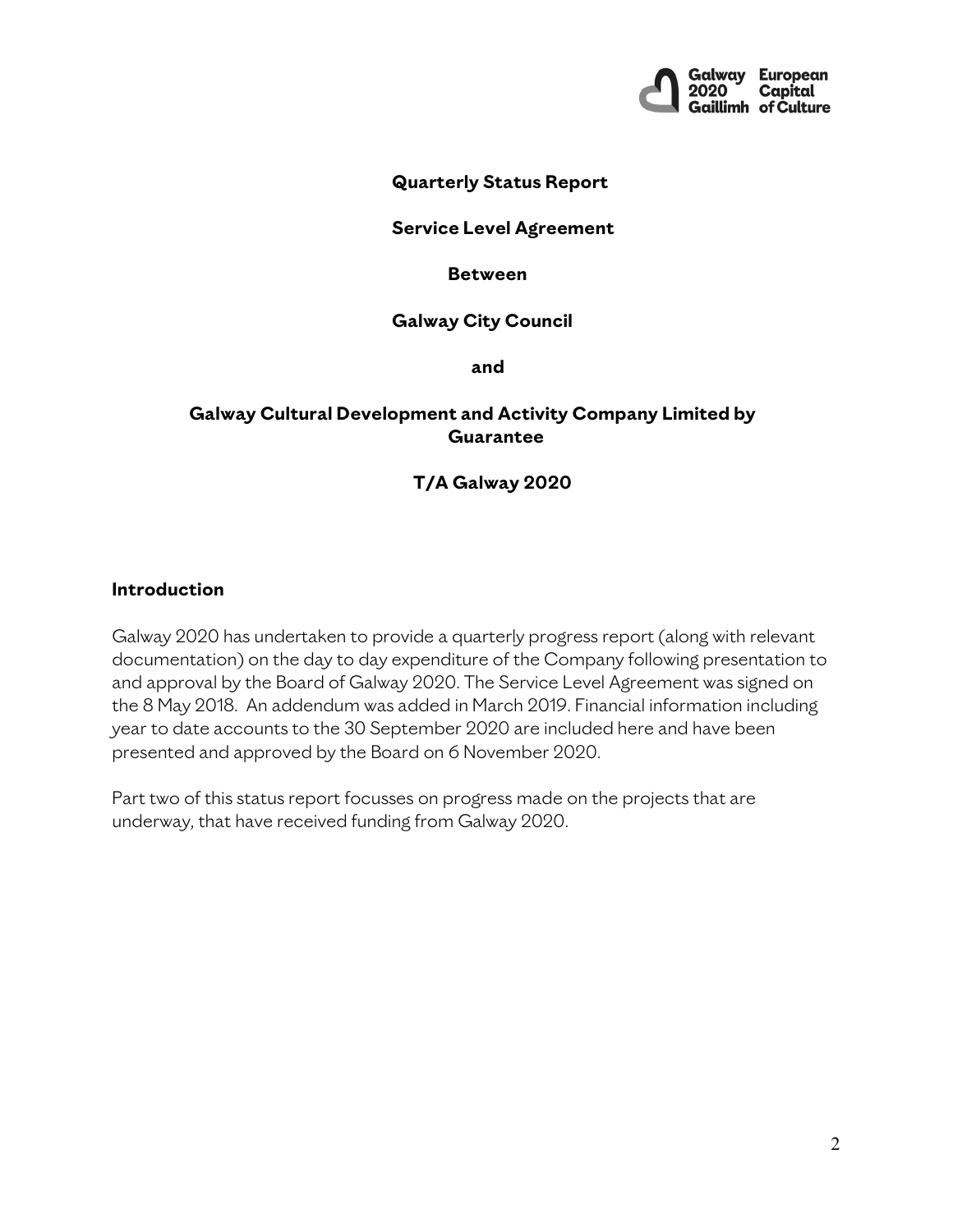

# **1. Financial Statements and Reporting**

| <b>Galway Cultural Development and Activity</b><br><b>Income and Expenditure</b> | <b>YTD</b><br>30/09/2020 |
|----------------------------------------------------------------------------------|--------------------------|
|                                                                                  | <b>Total</b>             |
| Income                                                                           |                          |
| <b>Local Authority Funding City</b>                                              | 302,200                  |
| <b>Local Authority Funding County</b>                                            | 744,600                  |
| <b>Government Funding</b>                                                        | 2,653,069                |
| Sponsorship and Other                                                            | 773,981                  |
| <b>EU Prize</b>                                                                  | 1,500,200                |
| <b>Box Office</b>                                                                | 15.104                   |
| Deferred Revenue and Capital Grants                                              | 48.430                   |
| <b>Total Income</b>                                                              | 6,037,584                |
|                                                                                  |                          |
| <b>Direct Programme Funding</b>                                                  | 1,908,717                |
|                                                                                  |                          |
| <b>Programme Related Salary Costs</b>                                            | 490,396                  |
|                                                                                  |                          |
| <b>Programme Related Direct Costs</b>                                            |                          |
| Production                                                                       | 1,894,979                |
| <b>Professional Fees</b>                                                         | 211,301                  |
| <b>Travel and Hotels</b>                                                         | 79,381                   |
| Tourism, Programme Promotion and                                                 | 538,369                  |
| <b>Content Development</b>                                                       |                          |
| <b>Office Costs</b>                                                              | 74,628                   |
| <b>Other Costs</b>                                                               | 29,172                   |
|                                                                                  |                          |
| <b>Total Direct Programme Costs</b>                                              | 5,226,942                |
| <b>Total Payroll Overheads</b>                                                   | 419,421                  |
| <b>Non Payroll Overheads</b>                                                     |                          |
| <b>Professional Fees</b>                                                         | 117,382                  |
| <b>Travel and Hotels</b>                                                         | 38,622                   |
| Office Costs                                                                     |                          |
| Depreciation                                                                     | 20,811                   |
| <b>Insurance</b>                                                                 | 24,037                   |
| <b>IT Costs</b>                                                                  | 41,870                   |
| Office Expenses                                                                  | 6,715                    |
| Other                                                                            |                          |
|                                                                                  |                          |
| <b>Total Office Costs</b>                                                        | 187,996                  |
| <b>Other Costs</b>                                                               | 47,221                   |
|                                                                                  |                          |
| <b>Total Overheads</b>                                                           | 810,642                  |
| <b>Total Costs</b>                                                               | 6,037,584                |
|                                                                                  |                          |
| <b>Net Surplus/Deficit</b>                                                       | (1)                      |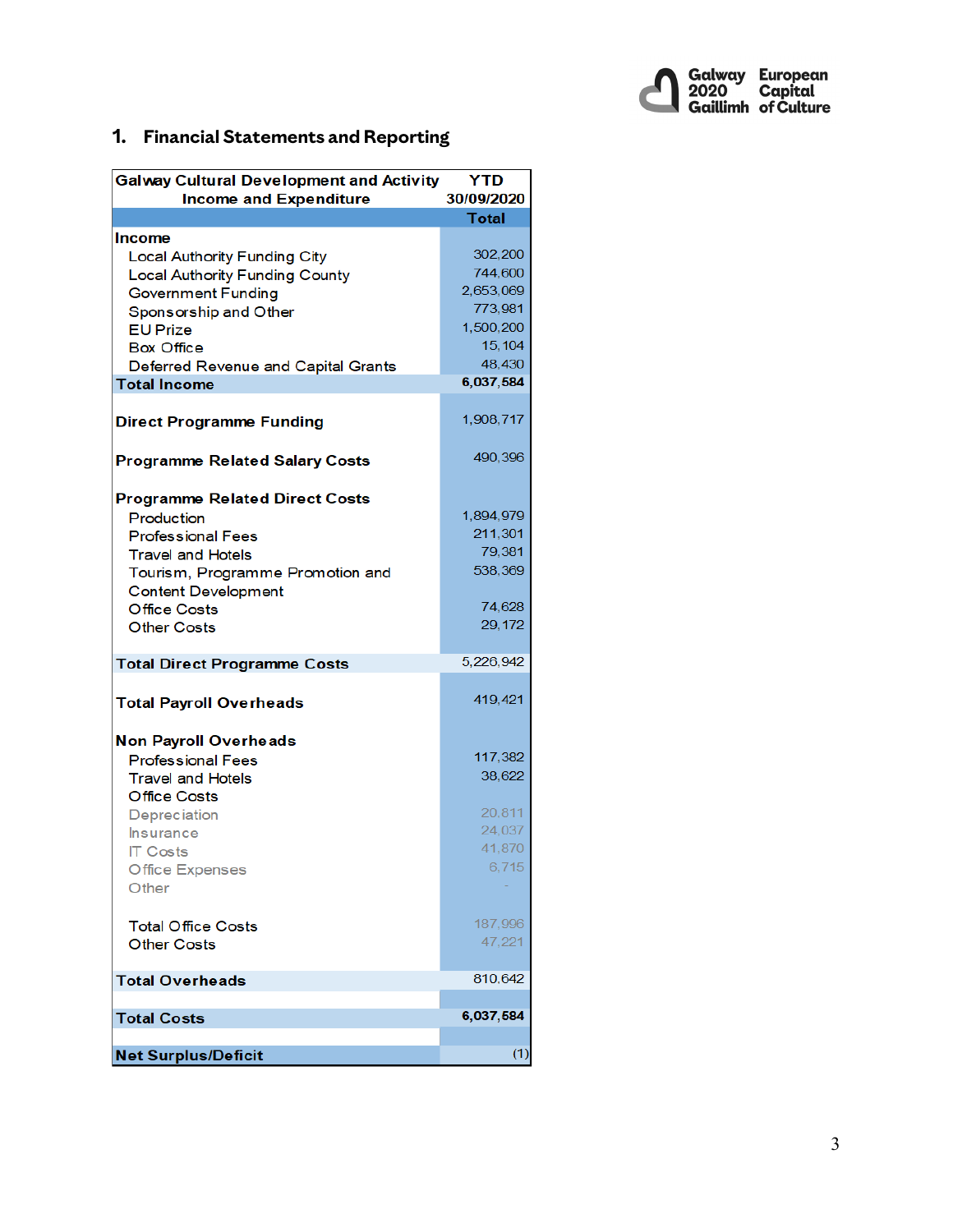

# **1.1 Financial Reporting**

All annual returns, registration of directors and other returns are fully up to date and filed in accordance with the Companies Regulations Office and Companies Act 2014. There is full compliance with the requirements of the Revenue Commissioners in relation to all relevant tax heads and a valid tax clearance certificate is in place for the Company.

An Independent Accountants review was carried out for the period Q3 2020 as agreed under the Performance Delivery Agreement with the Department of Culture, Heritage and the Gaeltacht. The Independent Accountants Report has been submitted in line with reporting arrangements.

## **Board and Audit Committee Meetings**

The Board met on the following dates in the quarter:

21 August 25 September

# **1.2 Partnership Programme**

The number of confirmed corporate partners and sponsors remains at 100 organisations, with cash and in-kind commitments to the value of €2,278,112. Of which €1,914,217 had been realised to date.

In light of the current health and economic crisis, Galway 2020 is currently reviewing the onward viability of fundraising and sponsorship income, and the activities of the Partnership functional area overall. We are examining the overall scale and scope of the commitments made to corporate partners and sponsors as part of their partnership agreements, in order to evaluate which activities are realistically deliverable under the current circumstances.

Throughout the pandemic Galway 2020 has continued to communicate with our corporate partners and sponsors and have continued to receive overwhelming support.

Throughout September the organisation had begun to reengage with its confirmed corporate partners and sponsors in line with the relaunch of the reimagined cultural programme.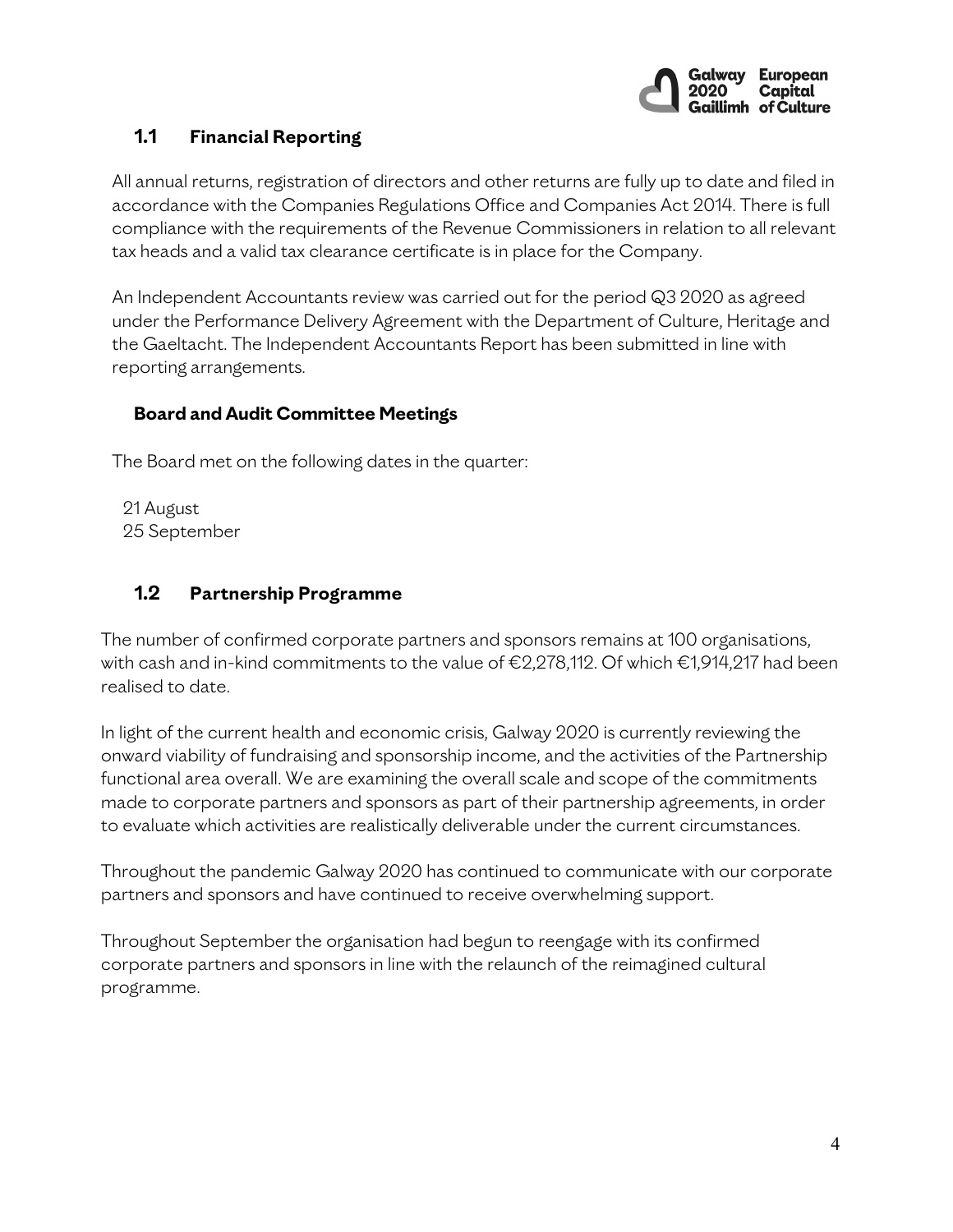

The cash and in-kind sponsorship position as of 30 September 2020 remains unchanged,

|             | Cash $(E)$ | In-Kind $(E)$ | Total $(E)$ |
|-------------|------------|---------------|-------------|
| Committed   | 968,511    | 1,309,601     | 2,278,112   |
| Realised    | 395,743    | 518,474       | 914,217     |
| Outstanding | 572,768    | 791,127       | 1,363,895   |

# **1.3 Staffing**

The Galway 2020 team is 11 at 30 September 2020. The team outlined below consists of full and part-time positions, equating to the equivalent of 7 full time employees.

| <b>Department</b>               |                |
|---------------------------------|----------------|
|                                 | <b>Total</b>   |
| <b>Finance and Operations</b>   | 4              |
| Creative and Cultural Programme | 3              |
| Communications                  | $\overline{2}$ |
| CEO                             |                |
| Volunteering                    |                |
| Total                           |                |

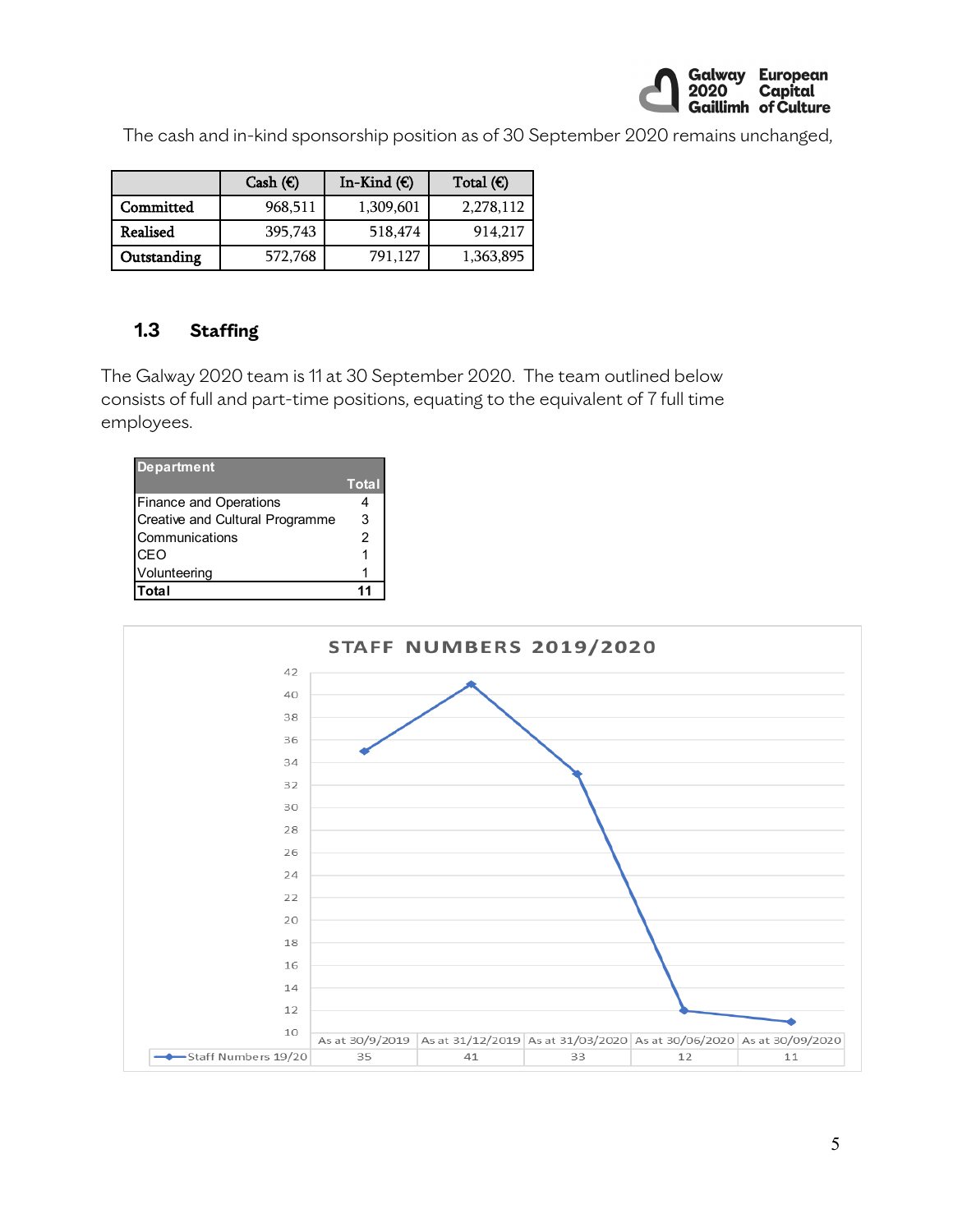![](_page_5_Picture_0.jpeg)

## **2. Galway 2020 Cultural Programme Update**

Following a formal submission on the re-imagined programme on the 28th May 2020, on 15th July Minister Catherine Martin approved the Galway 2020 revised cultural programme to include 27 projects for delivery by end March 2021

## **2.1 Announcement of the Re-Imagined Programme**

On 13th August 2020 the revised programme was announced and was presented online. Prearranged media coverage included an interview with The Irish Times, which resulted in a detailed piece outlining the scale of the programme that would go ahead, despite the challenges presented by Covid 19. A live radio interview on Galway Bay FM was also scheduled, which featured the CEO and Head of Programme speaking about the process of working to reimagine the programme, as well as the programme itself.

Further to this, a number of local and national media coverage was secured, detailing that Galway 2020 European Capital of Culture was proceeding with delivering a cultural programme from September – March.

We worked with our media partners RTE and TG4 to create a TV, Radio and Digital campaign to announce the reimagined programme. The concept of the campaign was to acknowledge the challenges we've faced and demonstrate the passion and resilience of our artists to proceed and deliver an extraordinary programme of events from September – March.

The ad aired across RTE TV channels and radio stations as well as being promoted across the broadcaster's digital platforms, attracting significant engagement and positive feedback.

Having re-engaged with our radio media partners a schedule of editorial slots to promote events from the programme have been agreed.

Working closely with our cultural partners on specific event promotions we support this activity as well as securing specific promotional and editorial opportunities. This has resulted in significant national media coverage across outlets such as RTE, Irish Times, Irish Independent.

In addition, we continue, where possible, to seek international media opportunities and have successfully secured a number of features and news pieces in outlets such as International Arts Manager Magazine and Euronews.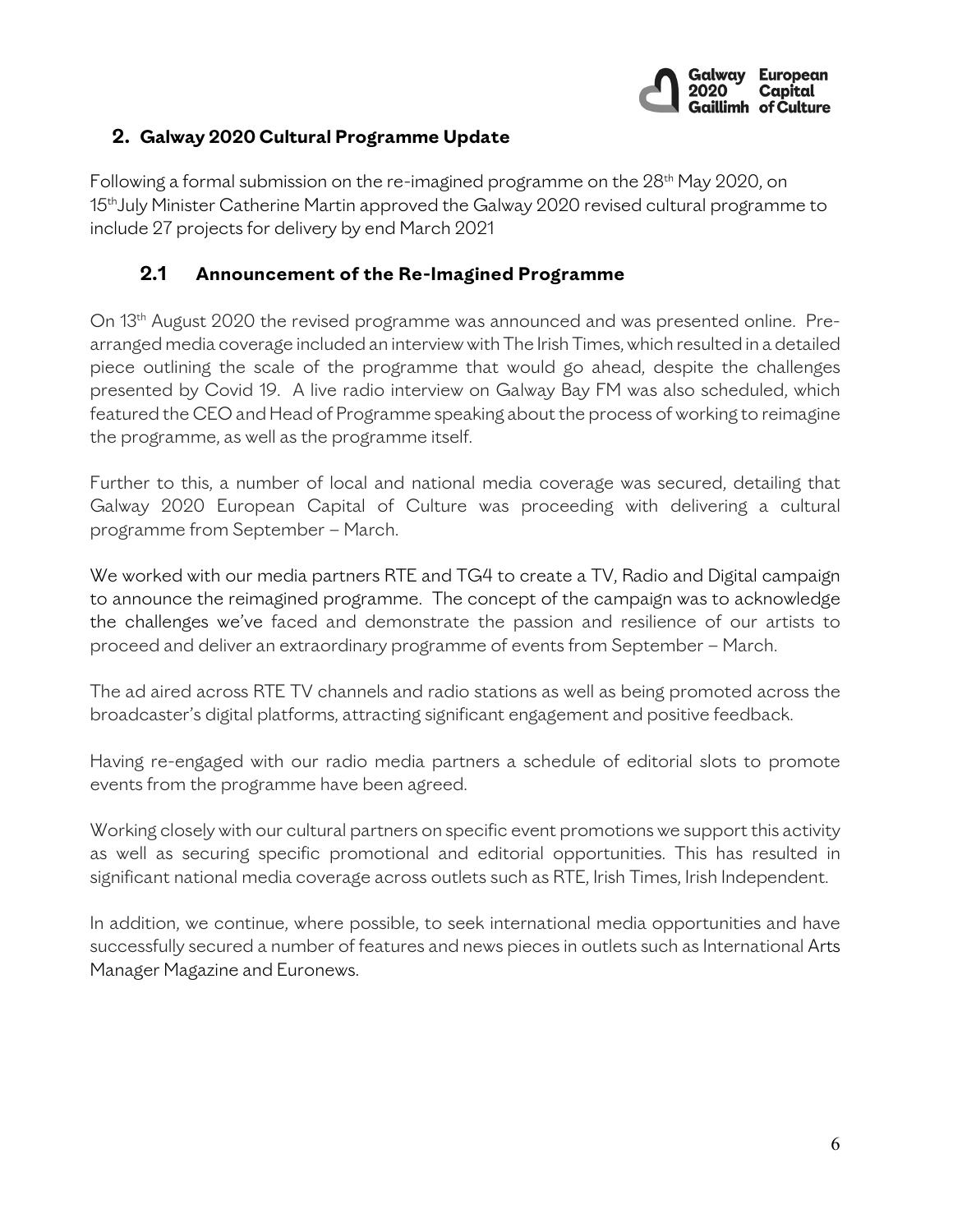![](_page_6_Picture_0.jpeg)

## **2.2 Cultural Programme Events Q3 2020**

Galway 2020 continues to work closely with all key stakeholders on the delivery of our programme of events within the safe parameters of the public health guidelines and restriction. Since the announcement of the programme the following projects took place in September:

## **Gilgamesh by Macnas, 1 September – 30 November, Galway City and Macnas.com**

Master storytellers Macnas brought a dramatic new interpretation of the world's oldest story to Galway – the legend of Gilgamesh. The extraordinary adventures of Gilgamesh will unfold across city, county and online and sees Macnas elevate its signature style and challenge the boundaries and possibilities of traditional theatre and storytelling, outdoors and indoors and at Macnas.com. Gilgamesh will continue to unfold across the coming months.

## **Mirror Pavilion by John Gerrard, Galway International Arts Festival Autumn Edition**, 3 – 26 September, Claddagh Quay, Galway City

Galway International Arts Festival commissioned by Galway 2020 presented Mirror Pavilionby artist John Gerrard. A 7-metre cubed mirrored structure, fronted by a highresolution LED wall featured simulated virtual worlds. Using cutting edge digital technology, it is one of the largest outdoor installations ever to be seen in Ireland. The second iteration on the project will take place in March 2021 at Derrigimlagh Bog, Connamara.

## **To the Island** written by Patricia Forde.

The launch of To the Island, an enchanting story written by Galway's Trish Forde, beautifully illustrated by Nicola Bernardelli and published by Little Island. A story about a little girl who visits the strange and mythical island of Hy Brasil, off the west coast of Ireland, but then follows her heart home to Galway. The project launched on the 10th September where the book was gifted to children at St. Augustines Primary School, Clontuskert, Ballinasloe.

We continue to distribute the book to primary schools across the county and city with readings in the school yards from the mobile Library Service.

#### **Aerial/Sparks created by Louise Manifold, Online & various locations on Inis Óirr**

The rugged beauty of Inis Óirr, the smallest of the Aran Islands was the setting for Aerial/Sparks which invited the audience to connect in person and online with one of the last unknown spaces on earth, the ocean wilderness. Seven artists, writers and composer from across Europe have produced a series of compelling standalone artworks for exhibition and radio broadcast, inspired by their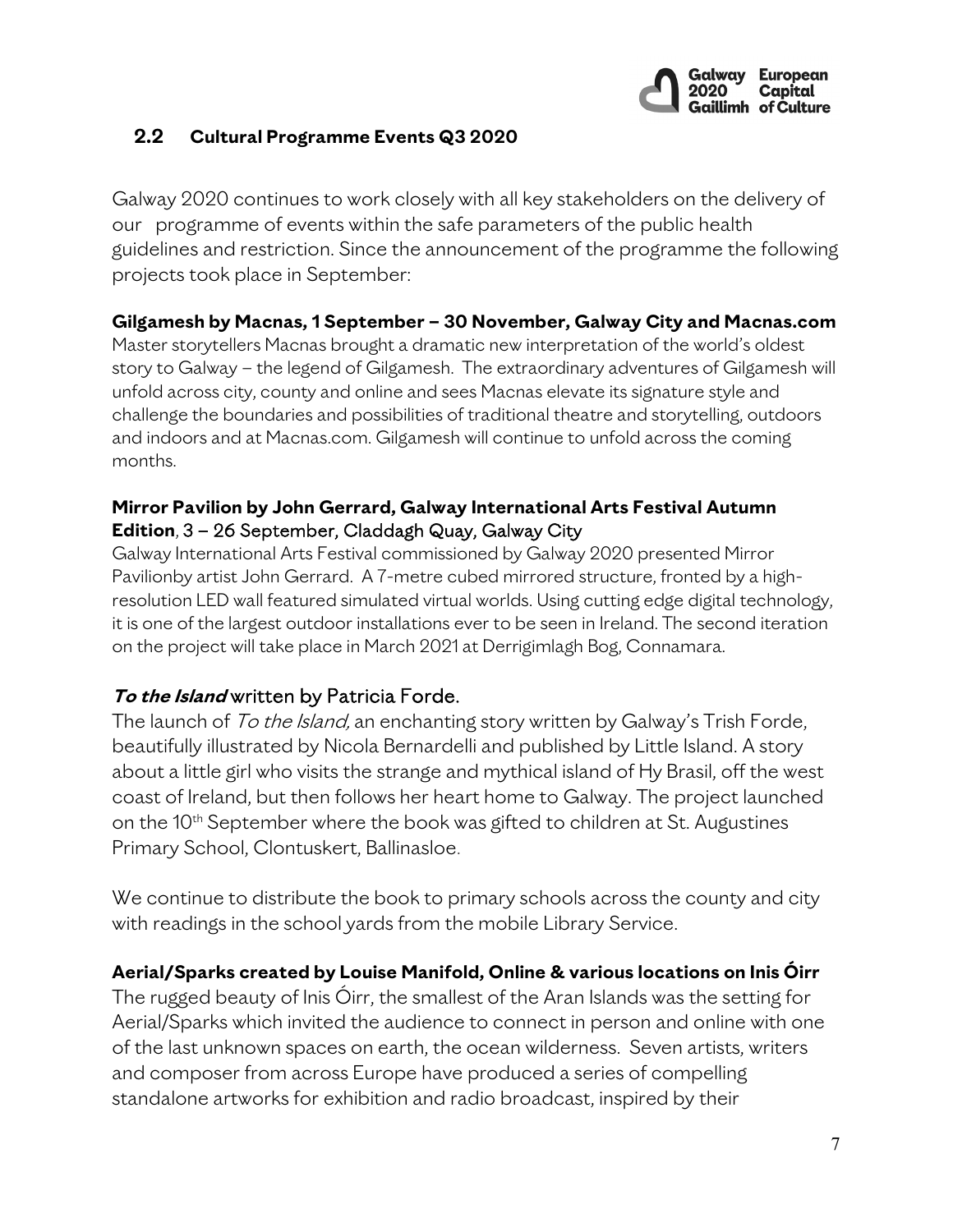![](_page_7_Picture_0.jpeg)

experiences of joining research expeditions on board the Marine Institute Ireland's RV Celtic Explorer.

**Virtual Programme:** A dedicated virtual programme of events for Ars Electronica 2020, the world-renowned festival for art, technology and society accompanied the main programme through a series of online conversations titled Garden GALWAY by Aerial/Sparks between artists and Marine Scientists online from 9 – 11 September.

**Exhibition:** Visitors to Inis Oirr between 11 – 27 September explored the island by foot to discover sound works housed in a lighthouse, an old handball alley, a church and Áras Éanna, Europe's most westerly Arts Centre.

The exhibition will now be made available online until the 31st October.

## **Monument, Galway City Museum**

Monument is a multidisciplinary exhibition representing archaeology, architecture, craft and design, cultural landscapes, tangible and intangible heritage, construction, sustainability and the social history associated with the monuments on the islands. The exhibition features never-before-seen material from the 1990s archaeological excavations at Dún Aonghasa as well as specially commissioned craft pieces by some of Ireland's most respected makers. The Exhibition opened in August and will run until March 2021.

# **DruidGregory , 15 September – 17 October, various locations throughout the county**

Druid returned to live theatre in the magic fields, woods and gardens of Coole Park in a tribute to, and an animation of, the life and works of Galway's Lady Augustregory. DruidGregory which included six of Lady Gregory's one-act plays, performed by a company of 12 actors and musicians, and directed by Garry Hynes. This was followed by a barnstorming 14 venue, four-week tour of Gregory's beloved County Galway, from Portumna to Glenamaddy, Ballinasloe to Clifden, and many more communities in between. As part of the Education and Community strand, DruidGregory also included one-off, outdoor performances of Galway writer Tom Murphy's first play, On the Outside (written with Noel O'Donoghue).

## **Culture Night 2020**

Galway 2020 celebrated Culture Night 2020 in partnership with the Arts Council and Galway City Council with a dedicated programme of events across the City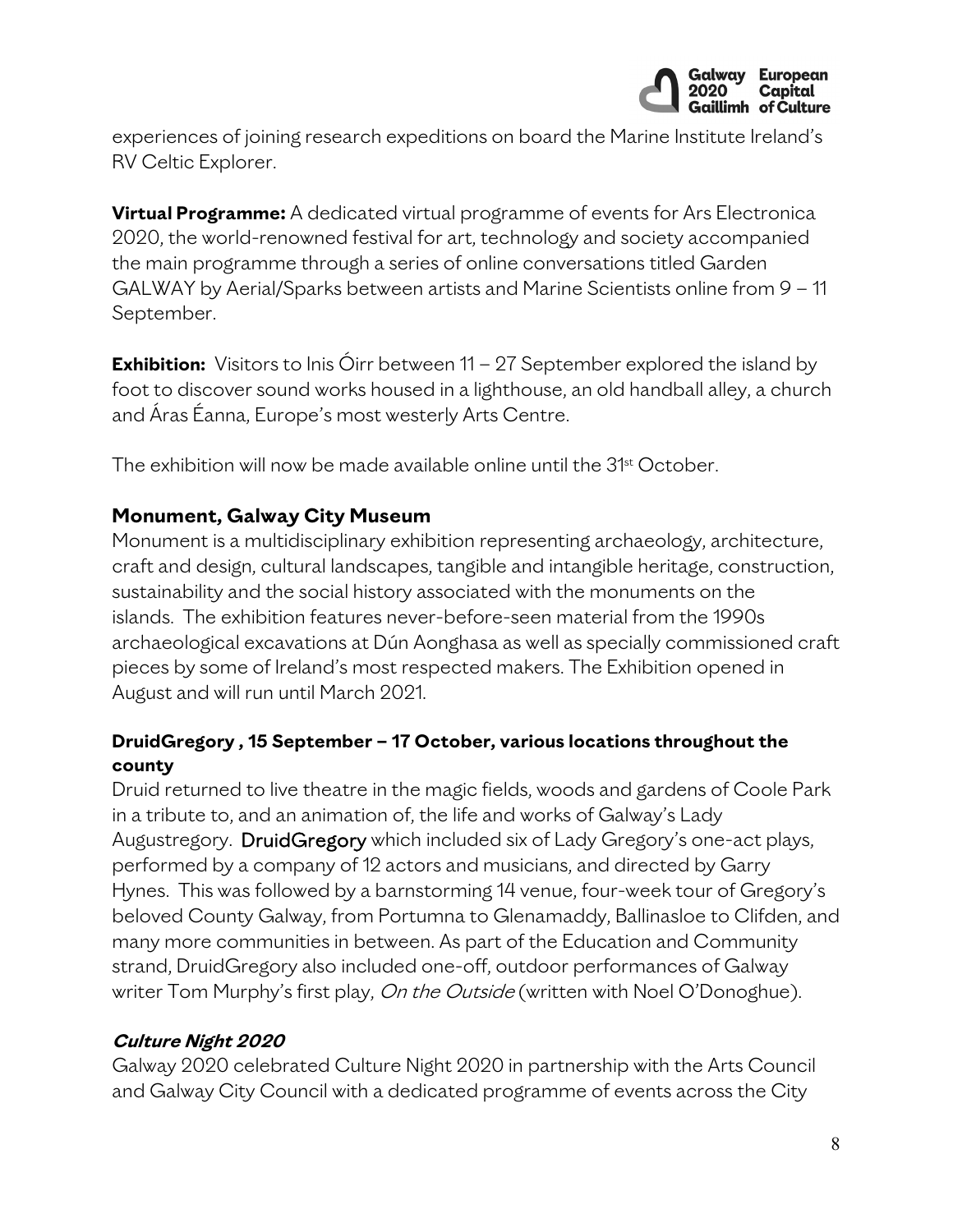![](_page_8_Picture_0.jpeg)

and County on September 18th. The Galway 2020 Wavemakers were working at the printworks for the GMIT exhibition in partnership with Galway City Council, there were a number of events including Monument and Mirror Pavilion and also Hope It Rains.

# **Hope It Rains | Soineann nó Doineann Drowned Galway – 18 September, Galway Atlantiquaria Salthill, Church Lane and New Dock St, Galway City**

City walls became backdrops for photo montages by artists Joe Lee. Set against familiar Galway views, they feature designs by Irish and Palestinian artists, Sohail Salem, Emily Ní Bhroin, Deirdre Kennedy, Jeni Roddy and Arran Murphy. The art works are located

- Atlantiquaria Salthill
- Church Lane
- New Dock St

#### **Language**

Language is one of the three themes of the Galway 2020 programme – language, landscape and migration. The Irish language is embedded throughout the programme. Galway 2020 highlighted some of its Irish Language projects online on the 26th September 2020 to celebrate EU Day of Languages and throughout September the following events celebrated language and the Irish language in particular:

#### • **Turas Chonamara, Faoi Rún 8 September, Online & In-person**

Faoi Rún is a series of site-specific artworks set on the Ros Muc peninsula tracing the interplay between landscape, climate and culture. Inis Mór artist Seán Ó Flaithearta's **Drowned Sky** portraits pay homage to Ros Muc personages. Composed of bog and weather, it echoes the patterns of seasonal turloughs, referencing the ingenuity of traditional ways of working within and with the natural landscape.

#### • **Turas Ghaeltacht Chonamara 8 September, Online**

Turas Chonamara is a digital and audio map documenting the rich Irish language music, oral and literary culture of the Conamara Gaeltacht, and its unique sense of place.

Created through a large-scale community mapping project, with contributors from Carna to Cois Fharraige. You are invited to download the map – listen to local voices sharing hidden treasures, and discover places through the stories, songs and music. The map is in Irish, the language of the Gaeltacht community, with French and English translations.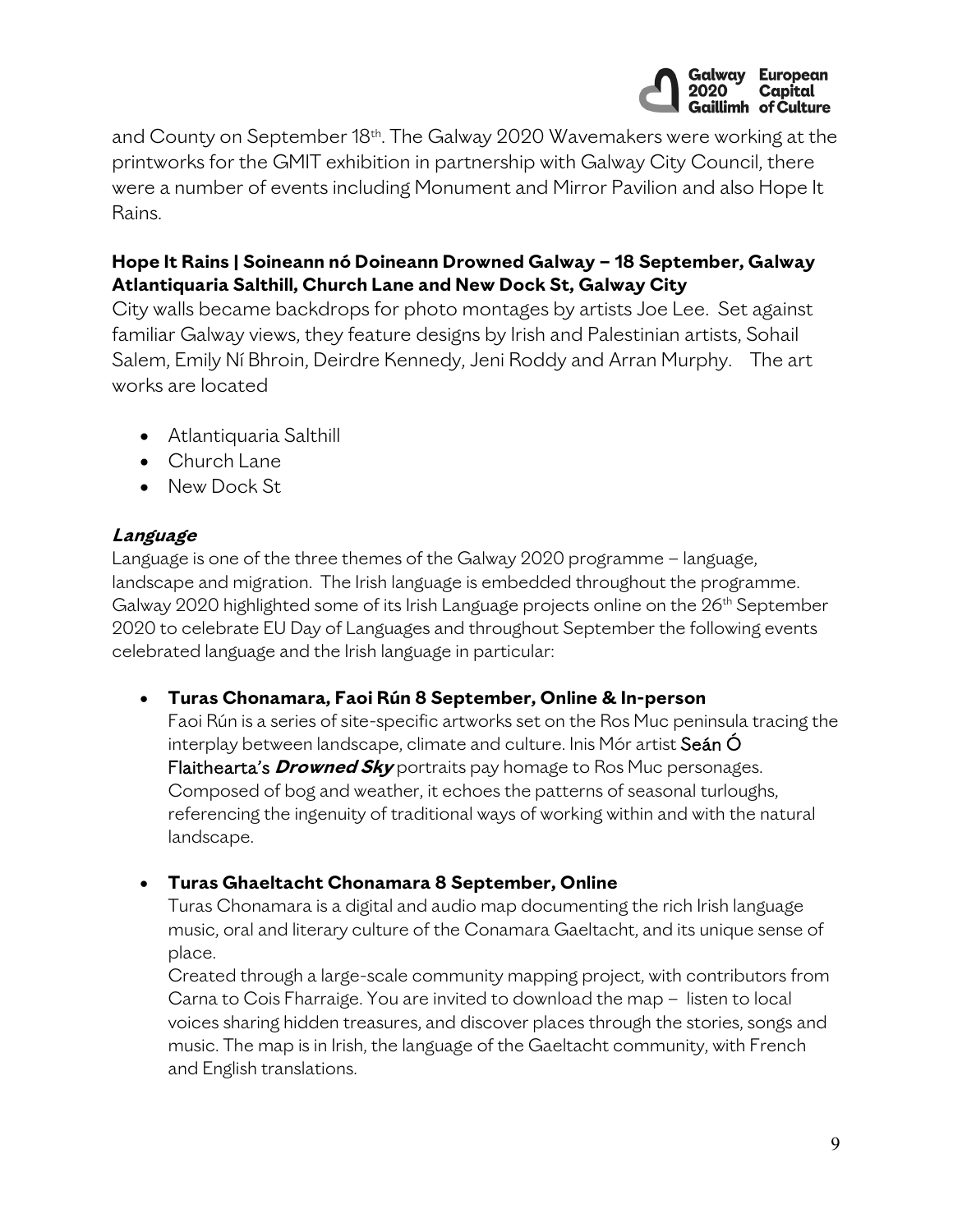![](_page_9_Picture_0.jpeg)

## • **Óró.. 21 – 26 September, Unit 2, Carraroe Industrial Estate**

A live theatrical experience, fusing contemporary dance, theatre, music, poetry and visual art to tell a story about language, identity and survival. Óró.. interrogates how we must re-imagine our society post Covid-19 to ensure our continued existence on this planet, not just physically and economically, but also culturally.

# **2.3 Schools Programme**

Galway 2020 remains committed to working with schools. We are working closely with the PDST (Professional Development Service for Teachers), GRETB (Galway and Roscommon Education and Training Board) and individual schools on the delivery of our schools programme. Given the restrictions in schools, in line with the re-opening, many of our projects have been revised. The following are the confirmed schools projects;

# **DruidGregory- Primary Level (Lady Gregory Focus)**

Druid have developed an education programme for the first time. The resources created as part of the below will be uploaded to a new Education Page on druid.ie and available there for free download.

The schools resources include;

- 6 x single-page Activity Sheets about Lady Gregory will be created for 3 distinct levels (Junior, Intermediate, Senior). These will have some fun exercises such as crosswords, wordsearches etc. plus an opportunity for further engagement by submitting some creative writing responses.
- 2 x Videos aimed at Primary level:
	- o Who is Lady Gregory?
	- o Actors from the DruidGregory company reading out some of the responses submitted as part of the further engagement exercises
		- A bespoke Lady Gregory bookmark sent out to all primary school children in Galway
		- Teacher Resource Pack

## **Druid-Secondary Level (Tom Murphy Focus)**

- 3 x secondary schools performances of On the Outside booked in (Kinvara, Glenamaddy, Tuam) and a possible further 3 with discussion ongoing. These performances included post-show discussion with key members of the acting company.
- Education Pack aimed at TY-level about the play and the cultural context.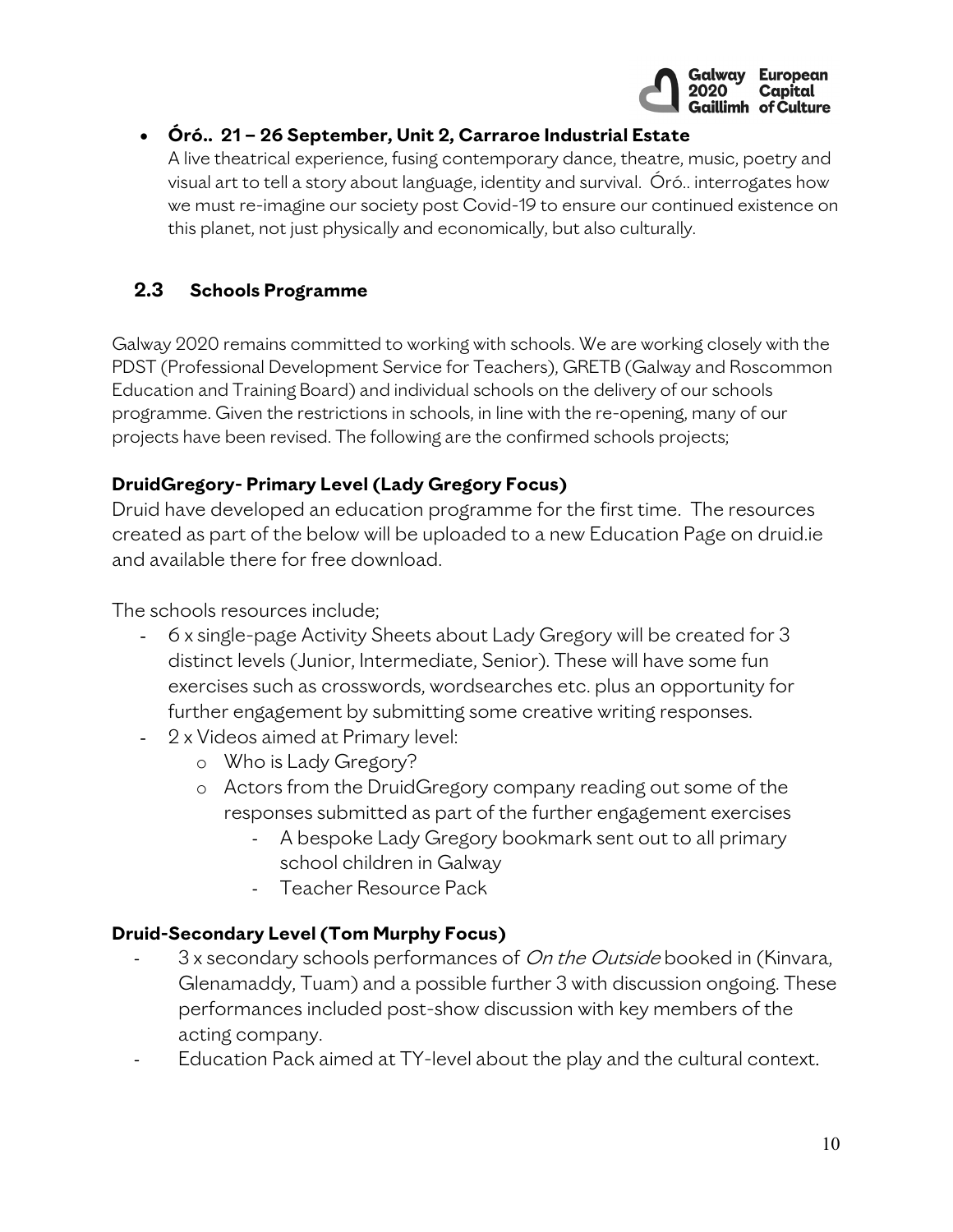![](_page_10_Picture_0.jpeg)

## **Virtually Here - Teacher training from the Immersive Classroom Project**

In partnership with the PDST Galway2020 will now deliver an online teacher training module in the world of AR and VR. Two artists JoJo Hynes and Jennifer Cunningham will pilot the work in 6 primary schools in partnership with CISCO and PDST. The project moved into development in September 2020.

## **To the Island**

In partnership with the Mobile Library Service, To the Island will be gifted to every child starting school in Galway throughout the year.

Galway 2020 have commissioned artist Anna Mullarkey to create music to accompany the book and both Anna and Patricia Forde, author of the book, will tour to a number of schools via the library service for readings and performances.

## **Symphonic Schools**

Symphonic Waves will continue the Symphonic Schools project in both Tuam and Ballinasloe with a focus on brass and woodwind.

#### **Monument-Schools**

Galway City Museum developed a schools programme as part of Monument and this includes;

- School to attend the exhibition
- Teachers' Resource Pack
- Touring Exhibition to Schools in the City

## **2.4 Small Tows Big Ideas**

A thorough assessment of the Small Towns Big Ideas programme was completed in Q3. This involved direct consultations with all of the local organisations delivering Small Towns Big Ideas projects with a view to identifying the best possible pathways to delivering these projects with local communities across the city and county. The outcome of this work produced a revised calendar of events for some 30 different projects, all to be delivered between September 2020 and March 2021.

The following Small Towns Big Ideas projects culminated in Q3

# **Am I Nature – 18 September, Merlin Woods Community Garden, Doughishka, Galway**

Am I Nature is the first in a series of three magical woodland events. Covid-19 has challenged us all to reassess our lifestyles, values and relationship with nature. Am I Nature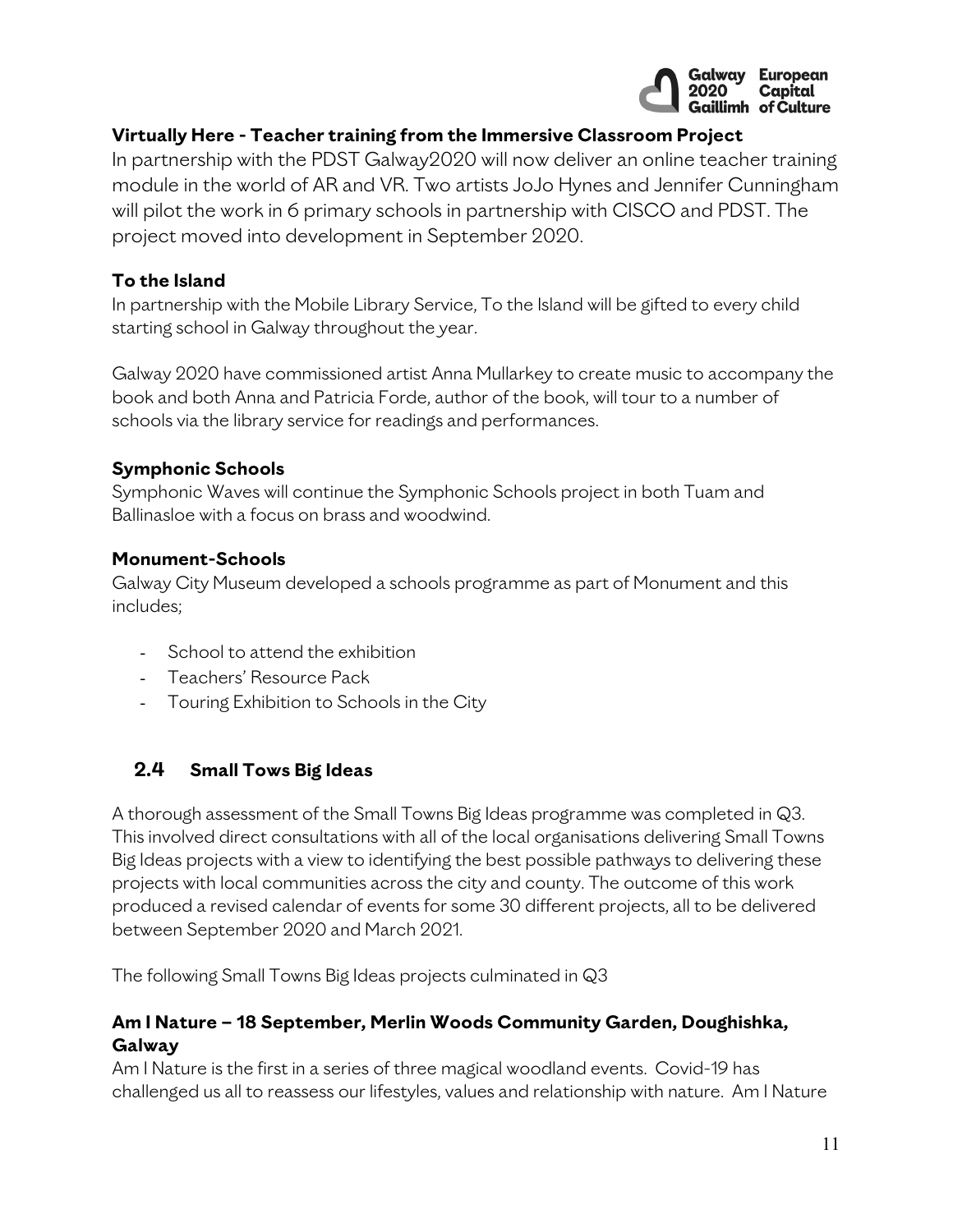![](_page_11_Picture_0.jpeg)

is a mockumentary told through the eyes of Merlin Woods wildlife and poses important questions for us all – how was the recent lockdown been positive for nature, wildlife and people? And with the gradual return to 'normality' will the positive impacts on nature have a lasting effect?

#### **Reimagine Loughrea – Loughrea, Co. Galway**

Reimagine Loughrea saw the placing of a unique site-specific installation, Through Thinning Landscapes at The Walks in the historic heart of Loughrea. The installation drew attention to the loss of the richness of life in the Irish landscape and to inspire people to take action to resolve urgent biospherical issues. See project video here [https://vimeo.com/464802693.](https://vimeo.com/464802693)

Over the course of 3 weeks (18<sup>th</sup> Sept to 10<sup>th</sup> Oct) the project hosted a number of inperson and digital events including outdoor discussions with the local community, a livestreamed discussion on Culture Night and digital projections as part of the Architecture at the Edge festival. The installation has now been dismantled and the timber donated to Loughrea Men's Shed.

#### **What Is The Stars? – Gort, Co. Galway**

"What Is The Stars?" , a classical music concert performed and filmed in the grounds of Coole Park. Originally planned by community arts promoters Coole Culture as a series of events over the weekend of 25-27th September to celebrate the Royal Astronomical Society's 200th birthday and the Galway 2020 programme, **"What Is The Stars?"** was performed on 26th September. Conducted by David Brophy the ensemble performed Mozart's Jupiter Symphony and also two new works by young Irish composers. See full concert film here - [https://vimeo.com/462541781/a6d321f721.](https://vimeo.com/462541781/a6d321f721)

#### **3. Wavemakers Volunteer Programme**

The Wave Makers activities resumed in late July

The first action by the Volunteer Manager was creating a Covid-19 survey which was sent through the Volunteer Software to all 820 volunteers in the database.

Recruitment had closed before the pandemic as we had reached capacity. Of these, 342 have confirmed they wish to continue volunteering for Galway 2020 as Wave Makers, 48 have resigned (most of these have moved back to their home country), 64 have opted for the option of being kept on hold and 362 have not confirmed their preferred option yet.

A Covid-19 video induction covering symptoms, hygiene measures and volunteer procedures related to Covid-19 which all Wave Makers are asked to complete before they return to volunteer, together with a Covid pre-return to volunteer form. The induction is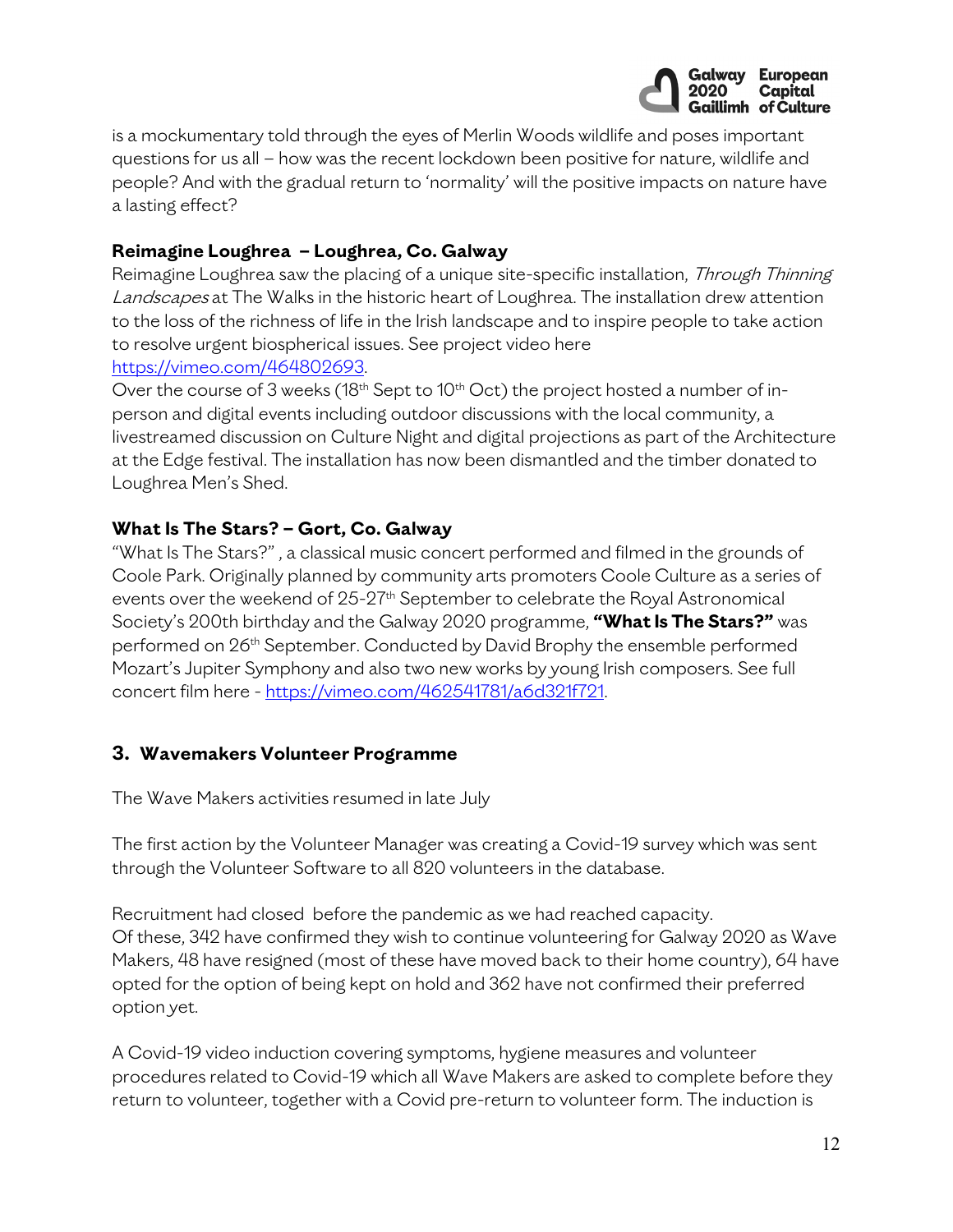![](_page_12_Picture_0.jpeg)

available for the Wave Makers on the volunteer software app, together with the other training modules.

In preparation for the start of the reimagined programme, the Wave Makers were active mostly in community engagement activities namely beach clean-ups and assisting the popular Saturday St. Nicholas Market with their new one-way safety system implemented because of Covid-19. Both activities have been very successful and have provided exposure for Galway 2020 among the community.

In relation to the Galway 2020 programme delivery Wave Makers have been engaged in roles ranging from invigilating, stewarding, meet and greet with:

- **Tulca** Unselfing, Nun's Island
- **Hope It Rains**, Le Deluge
- **Monument**, Galway City Museum 23 Wave Makers have committed to volunteer weekly at Monument in the city Museum and started at the beginning of September.
- **Mirror Pavillion**
- **Reimagine Loughrea – Small Towns Big Ideas Project**
- **Culture Night:** Wave Makers were active at a few different events on Culture Night:
	- o Wave Makers Hub info point and invigilating Hope it Rains video installation
	- o Drowned Galway- Hope It Rains performance between photomontages
	- o Changes, Change Hope It Rains mural installation
	- o Reimagine Loughrea
	- o Are We Nature? -Merlin Park, Small Towns Big Ideas Project
	- o Umbrella Takes Flight- Hope It Rains Athenry
	- o GMIT Graduates Art Exhibition Printworks
	- **Aerial Sparks, Inis Öirr** 4 Wave Makers assisted curator Louise Manifold for the whole duration of the art trail manning the locations, invigilating, helping with setting up and dismantling of artwork.
	- **Oró.. -An Ceathrú Rua**

#### **Wave Makers Hub:**

The Wave Makers Volunteer Hub reopened at the end of July. Since the beginning of September Wave Makers have also started volunteering in the hub at the info point,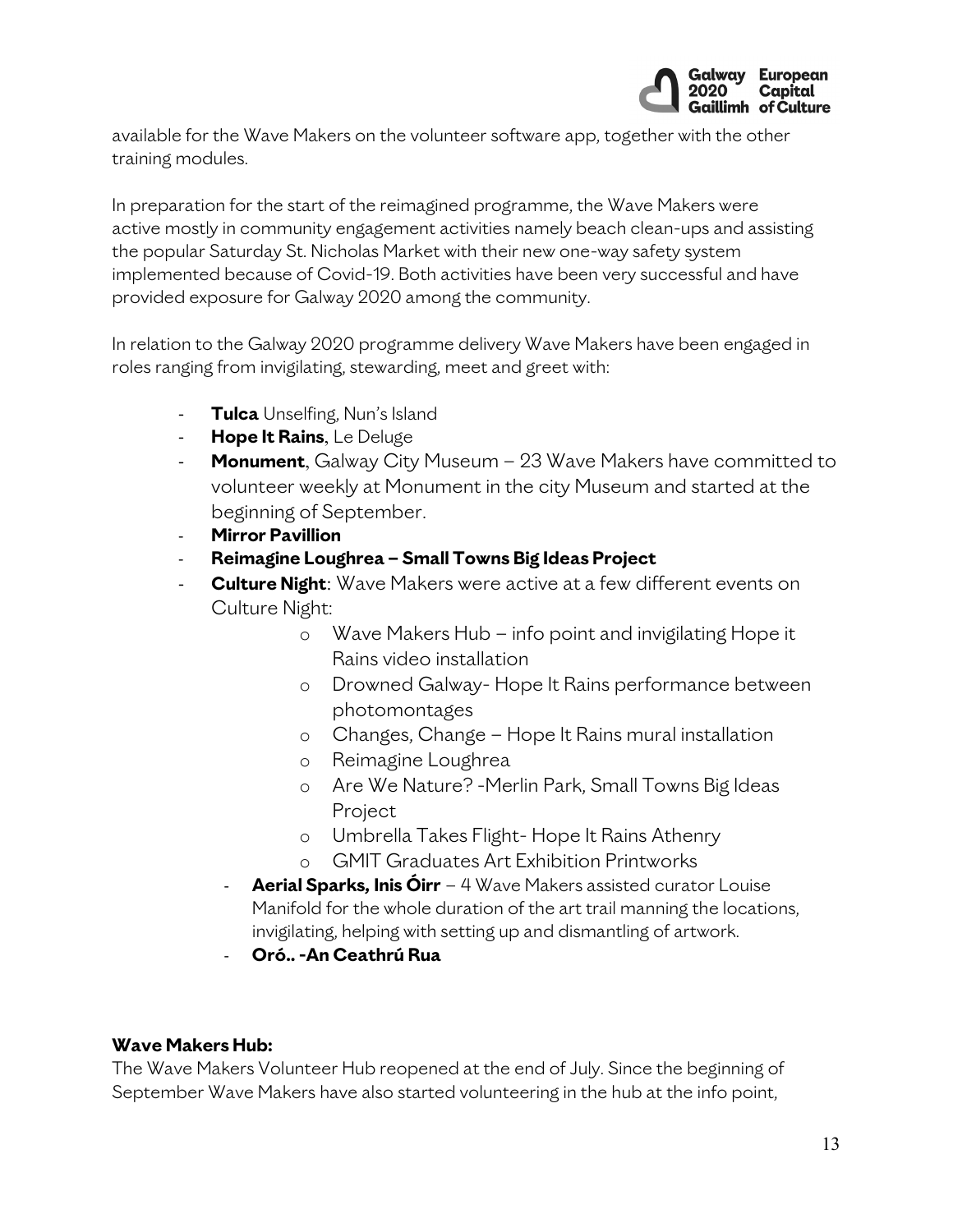![](_page_13_Picture_0.jpeg)

assisting with queries from the public and with any other tasks needed in the hub. Covid-19 safety measures are in place including PEP, limit on numbers, contact tracing log and social distancing.

We hosted the Galway International Arts Festival volunteer team for the month of September. The hub is also used as one of the locations for the Hope It Rains Drowned Galway walking tours as part of Galway 2020.

## **Online Activities:**

As a result of the work behind the scenes activated by the European Capitals of Culture Volunteers Network, of which G2020 is an active member, two major projects set off in the last few months under the umbrella of the network:

#### - **'Share Your Story'**

## - **'Discover My City'**

The first episode of Share your Story involved one of our Wave Makers who was featured in conversation with another international volunteer met at SIBIU International Theatre Festival in 2018 as part of an ECOC volunteer exchange.

The first episode of Discover My City was about Galway and the Volunteer Manager, who devised the project, coordinated 7 Wave Makers who prepared specific presentations about Galway and showcased them to a wider audience made up of volunteers and volunteer managers of other ECOCS in September. This is an ongoing project with the next episode featuring Novi Sad. It has also inspired one of our Wave Makers who has an intellectual disability and is now preparing a presentation about Galway from the perspective of young people with disabilities. This will be presented to the other Wave Makers online on 17<sup>th</sup> November.

## **4. International Relations**

International Relations continue to be important and there is a strong European dimension embedded in many projects across the programme and across the wider project. Throughout the lockdown period Galway 2020 has continued to engage and work closely with the international embassies and cultural institution based in Ireland, including the British Council, the Embassy of France in Ireland, Institut Francais, Event Scotland and the Goethe-Institut to explore future co-programming and collaborations opportunities in light of restricted artist mobility and other challenges brought about due to COVID-19.

## 4.1 **EU-Japan Fest**

Galway 2020 continues to work closely with EU Japan Fest. There are a total of 10 projects which will feature Japanese Artists through the EU Japan Fest Foundation. Most of these will be delivered in an online capacity during 2020 and 2021.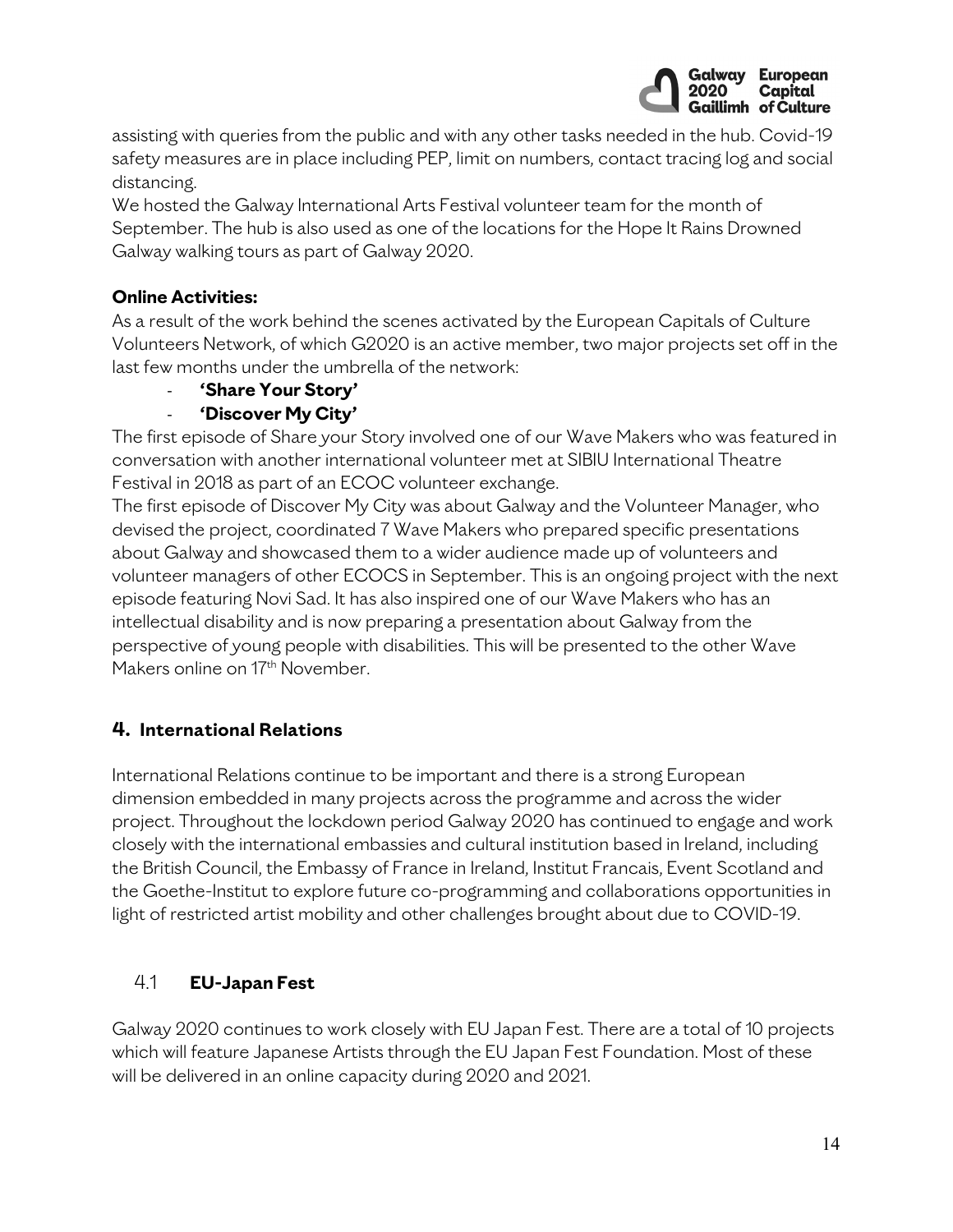![](_page_14_Picture_0.jpeg)

During Q3 The Woodford Furnace Festival was delivered with support from EU Japan Fest

## **4.2 European Capitals of Culture (ECoC)**

Galway 2020 has continued to work closely with other ECoCs and bidding cities. We participated in the weekly meetings of the ECoC Network during this time to seek ways to support our artists and retain string EU connections in light of COVID 19

## **4.3 European Week of Regions**

Galway 2020 along with Matera 2019 and Rijeka 2020 were selected to participate in the European Week of Regions in October 2020

## **5. Galway 2020 Links to The Galway Cultural Strategy 2016-2025**

|              | <b>Cultural Strategy Strategic Aim</b> | Galway 2020 Project          |
|--------------|----------------------------------------|------------------------------|
|              | Access and Cultural Rights             | Small Towns Big Ideas/Legacy |
| $\mathbf{2}$ | Cultural Heritage                      | Small Towns Big Ideas/Legacy |
| 3            | Culture Education and Excellence       | Symphonic Waves/Legacy       |
| 4            | Culture Environment and Place          | Hope It Rains/Legacy         |
| 5            | Culture Economy                        | Galway 2020 audit of         |
|              |                                        | venues/Legacy                |
| 6            | Culture, Health and Wellbeing          | Wires Crossed/Legacy         |
|              | Culture Information and Knowledge      | The Digital Programme/Legacy |

#### **6. Audience Development Update**

Audience development continues to be an ongoing process since 2019.

During Q3, in line with their programme of work delivered The Audience Agency delivered three capacity building and skills development workshops with the Galway 2020 cultural partners, and organisations.

The scope of these workshops was to provide our cultural partners with the necessary skills and tools required to understand who their current audiences are, and therefore how to discover new audiences. This is particularly important in the new Covid-19 environment which we are operating within, whereby many of our cultural partners and organisations are moving much their work online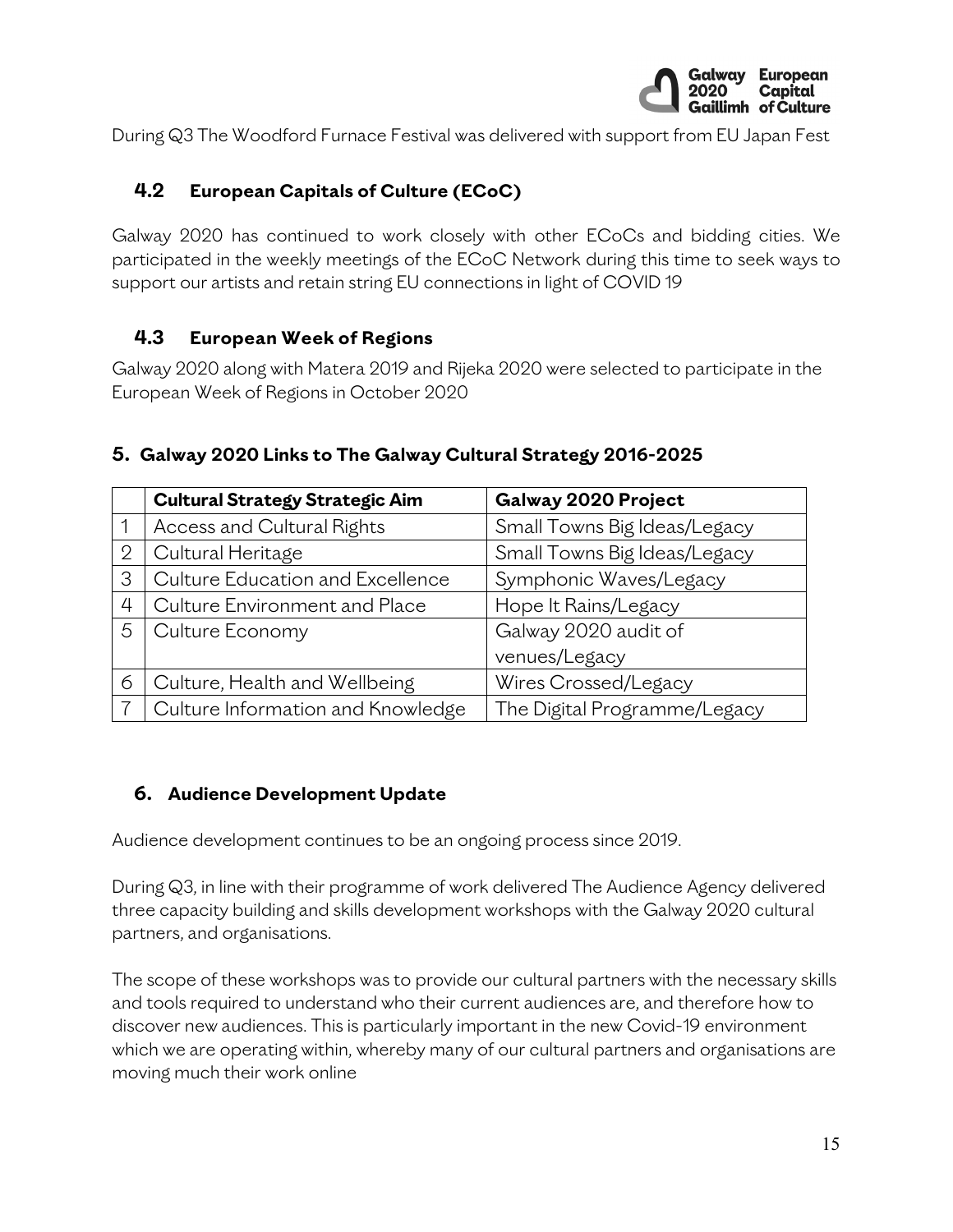![](_page_15_Picture_0.jpeg)

## **7. Monitoring and Evaluation**

The Audience Agency (TAA) are the appointed as the Galway 2020 Monitoring and Evaluation Partner for the European Capital of Culture in Q4 2019. The Audience Agency have been actively working with Galway 2020 cultural partners providing workshops and training in order to build capacity and develop a competency locally which will support these cultural organisation post the European Capital of Culture to understand and expand their audience base, and secure funding through the provision of quantifiable data.

Due to commence in Q2 2020 planned audience monitoring and data collection activities were postponed due to the pandemic. However, during Q3 revised plans were developed, which maximise the use of technology and digital mediums, allowing for audience monitoring and data collection activates to happen in a Covid-19 compliant manner.

During Q3, in line with their programme of work delivered The Audience Agency delivered three capacity building and skills development workshops with the Galway 2020 cultural partners, and cultural organisations.

| Date   | <b>Workshop Name</b>      | Outcomes                              |
|--------|---------------------------|---------------------------------------|
| 20 Aug | Restarting the evaluation | Monitoring digital engagement,        |
|        | process                   | tools for tracking and collecting     |
|        |                           | data.                                 |
| 09 Sep | Evaluation                | Types of data, evaluation             |
|        |                           | methodologies, and resource           |
|        |                           | hub.                                  |
| 16 Sep | Digital Evaluation        | Digital surveying and social listing, |
|        |                           | Google Analytics & Social &           |
|        |                           | Email Monitoring.                     |

Also, during Q3, the Galway 2020 Evaluation Resource Hub went live, which provides the cultural partners with guidance documentation and presentations on topics such as data collection, evaluation models and techniques, and sampling. The Resource Hub also provides cultural partners with access to sample surveys and templates in order to support their data collection.

The Audience Agency are currently in the process of the recruitment process to establish the longitudinal panel. This panel will aim to form a representative sample of the population of Galway residents, and over the coming 12 months TAA will survey this panel to gather their thoughts and experiences in relation to the European Capital of Culture, Galway 2020.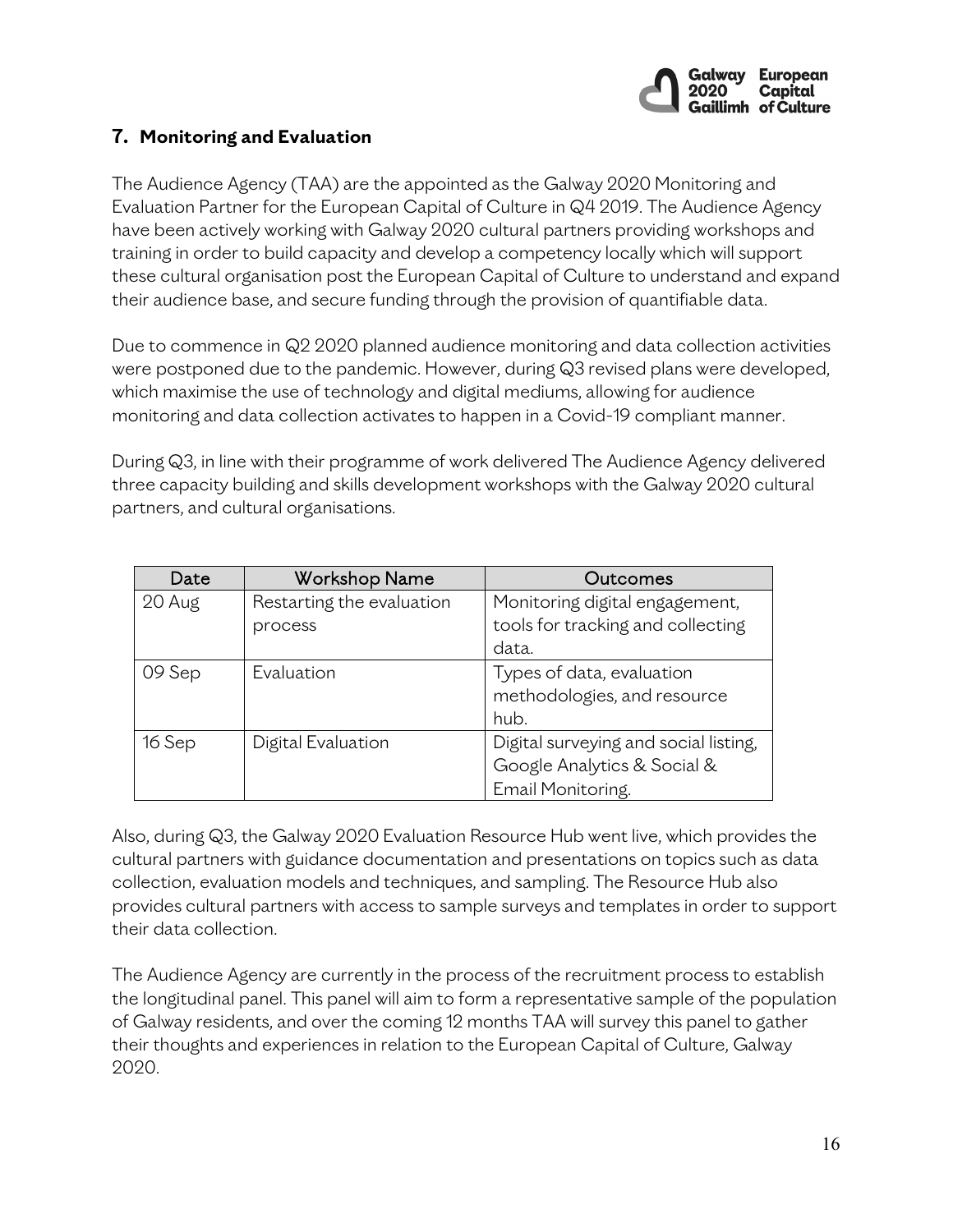![](_page_16_Picture_0.jpeg)

The next key milestones in the monitoring and evaluation process are; finalization of the interim reporting on Galway 2020 due by February 2021, and the final monitoring and evaluation report on Galway 2020 due to be delivered to the European Commission by November 2021.

## **8. Government Relations**

Galway 2020 continues to have strong political support nationally. The Programme Delivery Agreement contains specific quarterly reporting requirements and quarterly independent accountants report requirements. An independent accountants report was submitted in relation to the period Q3 2020.